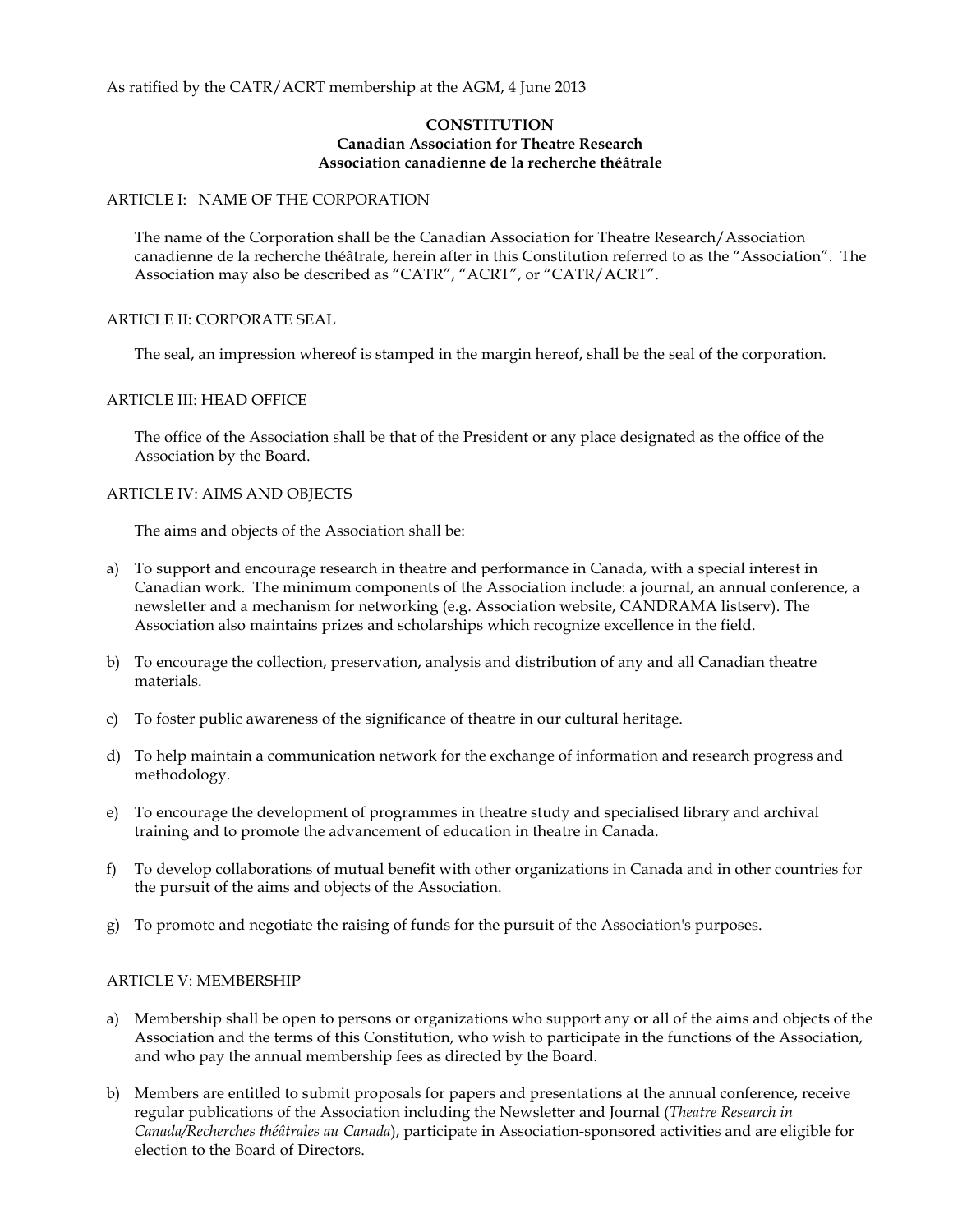- c) Members who fail to pay their dues for the current fiscal year shall have their memberships automatically suspended. Non-payment of dues shall be considered withdrawal from the Association.
- d) Any member may withdraw from the Association upon submitting a written application to the membership coordinator signifying a desire to withdraw.
- e) The Board of Directors may confer the distinction of Lifetime Honorary Membership on any person who has rendered distinguished service in supporting the aims and objects of the Association. Such members shall pay no dues but shall have all the rights, privileges and obligations of membership, except the subscription to *Theatre Research in Canada/Recherches théâtrales au Canada* which shall be available for free to Honorary Members by request in writing to the membership coordinator.
- f) All general membership shall be for the fiscal year of the Association.
- g) Membership fees shall be set by the Board of Directors and will become payable immediately on joining the Association.
- h) Any member may be required to withdraw from the Association by a resolution requesting that action passed by a vote of three-quarters (3/4) of the members at an annual or special general meeting.

## ARTICLE VI: MEMBERS MEETINGS

- a) The Annual General Meeting (AGM) will normally be scheduled during the Association's annual conference held in conjunction with the Congress of the Canadian Federation for the Humanities and Social Sciences which takes place in a different Canadian city each sprin*g.*
- b) At every AGM, in addition to any other business that may be transacted, the reports of the directors, the financial statement and the report of the auditor shall be presented and auditors appointed for the following year. The members may consider and transact any business either special or general at any meeting of the members.
- c) The Board of Directors or the President or Vice-President shall have power to call, at any time, a general meeting of the members of the Association. Notice of the place and time for any AGM or special general meeting of members shall be published in the Association newsletter and/or available on the Association's website at least four weeks in advance of the meeting. Notice of any meeting where special business will be transacted shall contain sufficient information to permit members to form a reasoned judgement on the decision to be taken.
- d) Each member in good standing is entitled to one vote.
- e) Voting by proxy is not recognized.
- f) Ten percent (10%) of the membership in good standing shall constitute a quorum at any general meeting.
- g) A majority of the votes  $(50\% +1)$  cast by the members present and carrying voting rights shall determine the resolutions in general meetings except where the vote or consent of a greater number of members is required by the Act or these by-laws.
- h) The regular Agenda for the AGM of the Association shall be as follows:
	- i. Call to Order
	- ii. Approval of the agenda
	- iii. Minutes of the last AGM and matters arising there from
	- iv. Report of the President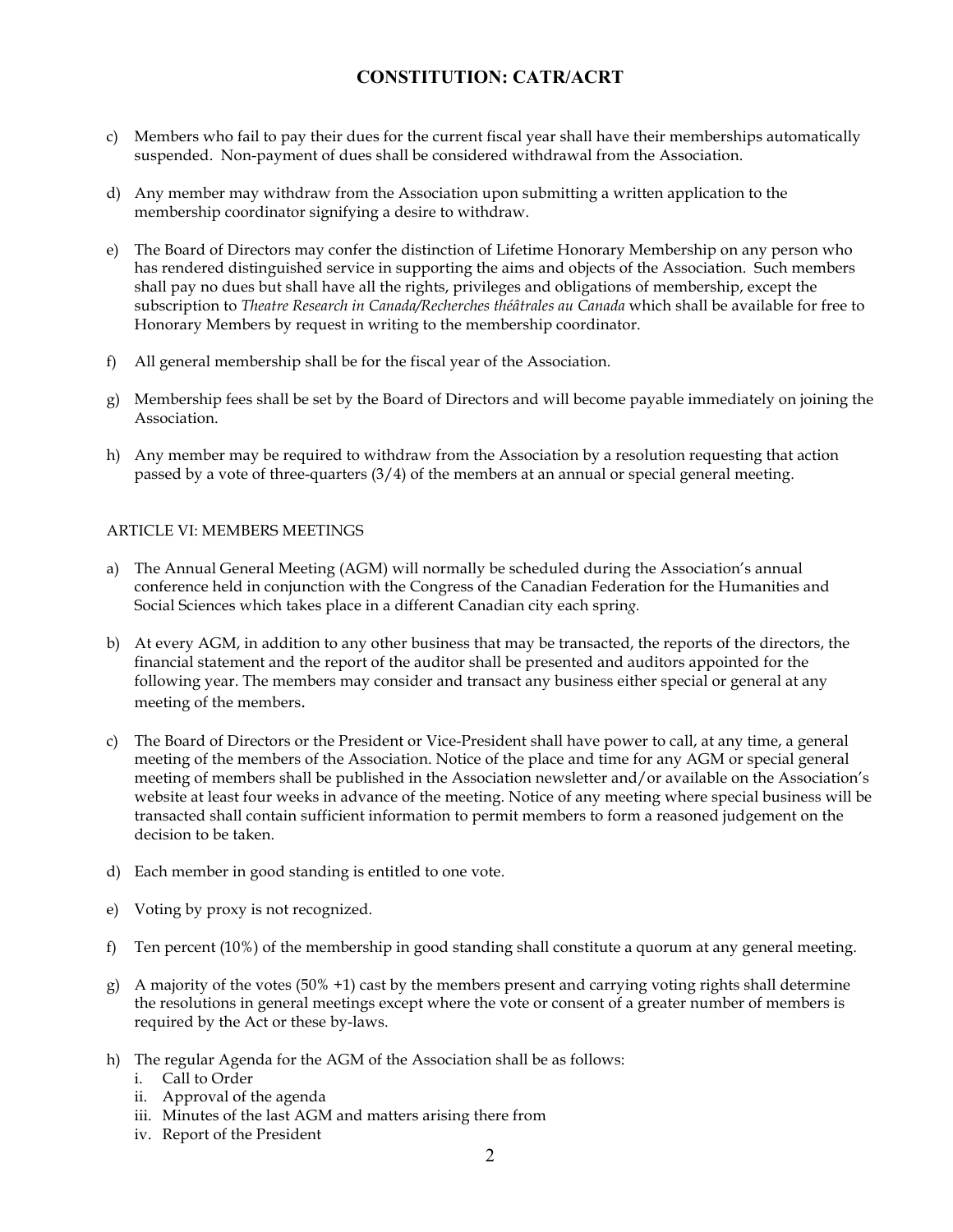- v. Report of the Secretary vi. Report of the Treasurer vii. Report of the Committees viii.Any other Business ix. Adjournment
- i) The Rules of Order at all meetings of the Association shall be governed by the Revised Edition of Roberts' Rules of Order, together with any relevant provision laid down in the Constitution.
- j) No error or omission in giving notice of any annual or general meeting or any adjourned meeting, whether annual or general, of the members of the Association shall invalidate such meetings or make void any proceedings taken thereat and any member may at any time waive notice of any such meeting and may ratify, approve and confirm any or all proceedings taken or had thereat. For purpose of sending notice to any member, director or officer for any meeting or otherwise, the address of the member, director or officer shall be the last address recorded on the membership list of the Association.
- k) The Board of Directors shall call a special general meeting of members upon written request of not less than 25% of the members in good standing.

## ARTICLE VII: DIRECTORS & OFFICERS OF THE ASSOCIATION

a) Board of Directors and Officers: The property and business of the Association shall be governed by a Board of Directors elected by a simple majority vote of the bona fide general membership. The Board shall consist of fourteen elected directors: two officers, a President and Vice-President, elected by the membership; and twelve other elected directors, as outlined in VII (b) below. Ex officio membership of the Board is described in VII (d) below.

b) Voting Members of the Board: The twelve other elected directors besides the President and Vice-President shall consist of the following: one person each to serve as representatives from the Atlantic provinces, Quebec, Ontario, Manitoba & Saskatchewan, Alberta & the Territories, and British Columbia; two persons to serve as graduate student representatives; a francophone representative; and three members at large.

c) A Nominations Committee: The Board of Directors shall strike a Nominations Committee, including a Chair (normally from the Board of Directors) and three others drawn from the membership, with a mandate to promote active involvement in the democratic process of the Association, and to encourage recruitment into the Association, active involvement in its activities, and representation in the electoral process. Its mandate is to promote involvement by a membership that reflects the diversity of our interests, both disciplinary and respecting language, geography, cultural affiliation, heritage, sexuality, age, profession, etc. The Nominations Committee will name an Elections Officer from among its members, who with their assistance will run the election through on-line balloting. The Nominations Committee has oversight of the electoral process, including accessibility of voters, eligibility of nominees, etc. The Nominations Committee will report annually to the Board in September concerning the electoral process and the efficacy of the mandate outlined here, and take instruction from the Board on any changes or improvements in the process for the following election.

d) Non-Voting Members of the Board: A number of non-voting *ex officio* members serve on the Board: the immediate past President of the Association, for the period of one year after leaving office; the Chair of the annual Association conference committee, for the period of one year leading up to the conference; and in order to ensure continuity in significant skilled positions, the Membership Coordinator and Treasurer, appointed through simple majority by the Board, renewable every three years. These ex officio appointments are nullified whenever an elected representative also serves in this capacity. In addition, the Board by simple majority has the authority to invite, from time to time, individual members of the Association to sit on the Board *ex officio* for a meeting or meetings, to advise on matters of interest.

e) Directors must be individual members of the Association in good standing, at least 18 years of age, with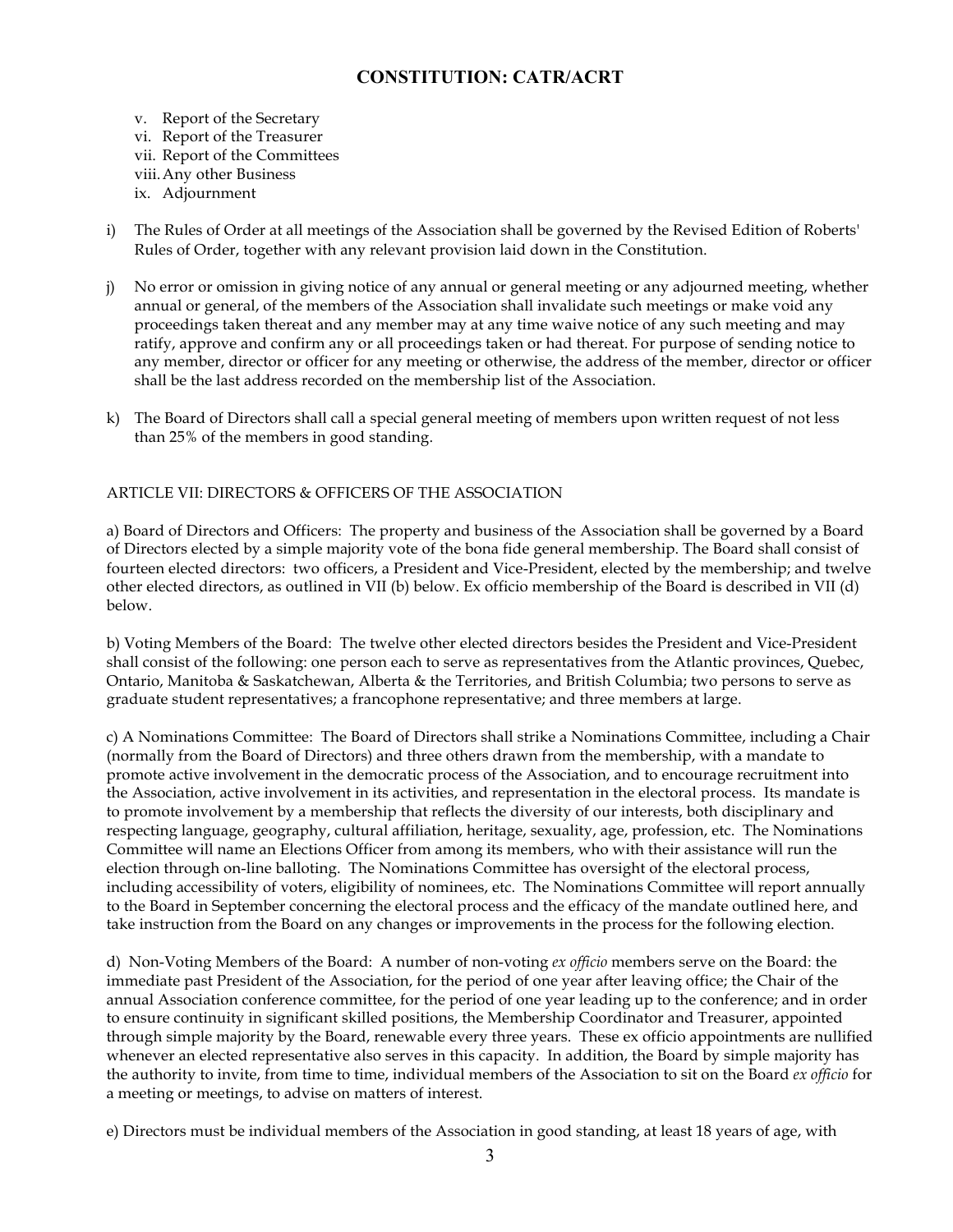power under law to contract.

f) The term of office for the President, Vice-President and other directors shall be two years. No one shall hold any one elected office beyond two consecutive terms. There is no limit on the number of non-consecutive terms.

g) Mandates for directors and officers of the Association have been established to overlap so that in any one year only a portion of the Board positions will be open for election, but over every two-year cycle, all Board positions will come up for election.

h) A on-line or paper ballot on which the votes are not recorded in accordance with the instructions shown on the ballot shall be disqualified as a spoiled ballot.

i) The new directors shall assume office from the retiring directors at the AGM.

- j) A director or officer of the Association may be removed from the Board:
	- if at a special meeting of members, a resolution is passed by two-thirds of the members present at the meeting that the director be removed from office;

if the Board passes a resolution by normal voting procedure as defined in Art. VIII that the director be removed from office;

if the director resigns his or her office by delivering a written resignation to the Secretary of the Association;

if the director is found by a court to be of unsound mind; on death.

k) In the case of a resignation or removal of a director or officer, the Board shall fill the vacancy for the remainder of the term with a member of the Association.

l) The directors shall serve as such without remuneration and no director shall directly or indirectly receive any profit from his or her position as such, provided that a director may be paid reasonable expenses incurred in the performance of his or her duties.

## ARTICLE VIII: DIRECTORS' MEETINGS

- a) The Board of Directors shall meet at least once in each year and this meeting shall be known as the Annual Meeting of the Board of Directors. This meeting will normally be scheduled during the Association's annual conference held in conjunction with the Congress of the Canadian Federation for the Humanities and Social Sciences which takes place in a different Canadian city each spring.
- b) Meetings of the Board of Directors may be held at any time and place to be determined by the directors provided that 48 hours written notice of such meeting shall be given, other than by mail, to each director. Notice by mail shall be sent at least 14 days prior to the meeting. No error or omission in giving notice of any meeting of the Board of Directors or any adjourned meeting of the Board of Directors of the corporation shall invalidate such meeting or make void any proceedings taken thereat and any director may at any time waive notice of any such meeting and may ratify, approve and confirm any or all proceedings taken or had thereat.
- c) A majority of directors in office (50% +1) shall constitute a quorum for any meetings of the Board of Directors. Any meeting of the Board at which a quorum is present shall be competent to exercise all or any of the authorities, powers and discretions by or under the by-laws of the association. If the quorum be not present, the meeting shall adjourn unless a majority of the directors present decides to proceed with the meeting, in which event any action taken upon any resolution or motion shall have advisory force only.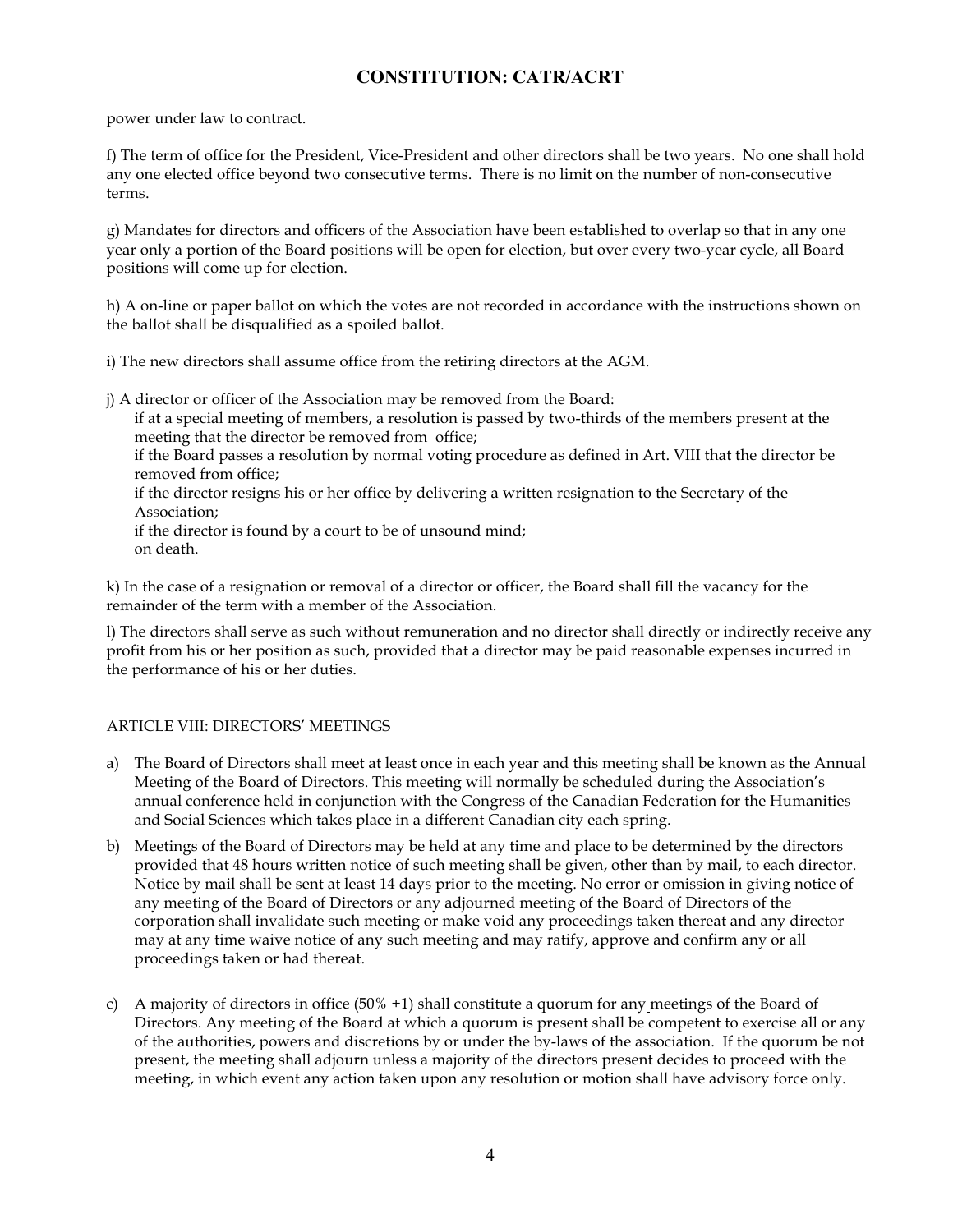- d) With the approval of 50% +1 of the directors, meetings of the Board of Directors may take place via teleconference or by other electronic means that permit directors to communicate adequately with one another, so long as each director consents in advance to the method of communication and has equal access.
- e) Voting on questions at meetings held by electronic means shall be considered secure if votes are sent by email to the recording secretary for calculation and reporting
- f) Normal voting procedure shall be one vote for each director in attendance at a Board meeting. A majority of votes shall govern the decisions of the Board unless the *Act* or these by-laws otherwise provide.
- g) The President shall not vote except in the case of a tie vote when the President shall cast the deciding vote.
- h) Voting by proxy is not recognized.

### ARTICLE IX: DUTIES OF OFFICERS

- a) The President shall call and preside over all meetings of the Association and the Board.
- b) The President shall take whatever action the President considers necessary on the Association's behalf provided such action is in conformity with the Constitution and by-laws of the Association and with policies established by the Board.
- c) The President or any person designated by the Board shall act as a spokesperson for the Association in its relations with the press, public and other organizations.
- d) The Vice-President shall assist the President and perform the duties of President in the absence of the President. In the event that the President vacates office for any reason, the Vice-President shall act as President for the remainder of the President's term.
- e) The Secretary shall assist the President and the Board, shall record all minutes of meetings, and shall forward files of records pertaining to the Association and all correspondence required for the functioning of the Association to the Association archives.
- f) The Treasurer shall be custodian of the seal of the corporation, which he or she shall deliver only when authorized by a resolution of the Board of Directors to do so and to such person or persons as may be named in the resolution.
- g) The Treasurer shall have the custody of the funds and securities of the corporation and shall keep full and accurate accounts of all assets, liabilities, receipts and disbursements of the Association in the books belonging to the Association and shall deposit all monies, securities and other valuable effects in the name and to the credit of the Association in such chartered bank or trust company, or, in the case of securities, in such registered dealer in securities as may be designated by the Board of Directors from time to time. The Treasurer shall disburse the funds of the Association as may be directed by proper authority taking proper vouchers for such disbursements, and shall render to the President and directors at the regular meeting of the Board of Directors, or whenever they may require it, an accounting of all the transactions and a statement of the financial position, of the Association. The Treasurer shall also perform such other duties as may from time to time be directed by the Board of Directors.
- h) The Board shall assist the President in the performance of the President's duties and shall receive reports of officers and committees.
- i) Contracts, documents or any instruments in writing requiring the signature of the Association, shall be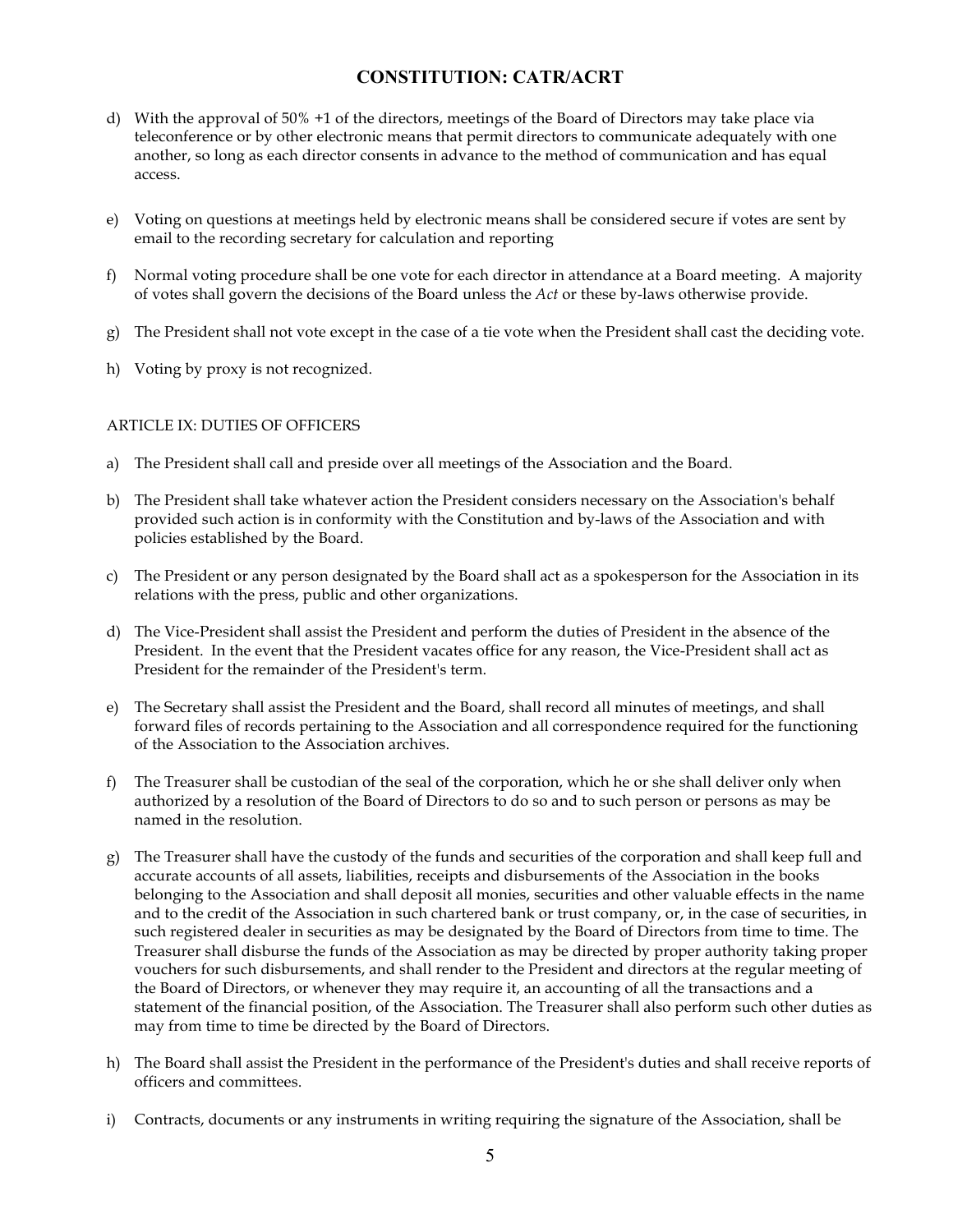signed by any two officers and all contracts, documents and instruments in writing so signed shall be binding upon the Association without any further authorization or formality. The Board shall have power from time to time by resolution to appoint an officer or officers on behalf of the Association to sign specific contracts, documents and instruments in writing. The directors may give the Association's power of attorney to any registered dealer in securities for the purposes of the transferring of and dealing with any stocks, bonds, and other securities of the Association. The seal of the Association when required may be affixed to contracts, documents and instruments in writing signed as aforesaid or by any officer or officers appointed by resolution of the Board of Directors.

- j) The Board of Directors of the Association may administer the affairs of the Association in all things and make or cause to be made for the Association, in its name, any kind of contract which the Association may lawfully enter into and, save as hereinafter provided, generally, may exercise all such other powers and do all such other acts and things as the Association is by its charter or otherwise authorized to exercise and do.
- k) The Board shall have power to authorize expenditures on behalf of the Association from time to time and may delegate by resolution to an officer or officers of the Association the right to employ and pay salaries to employees. The directors shall have the power to enter into a trust arrangement with a trust company for the purpose of creating a trust fund in which the capital and interest may be made available for the benefit of promoting the interest of the Association in accordance with such terms as the Board of Directors may prescribe.
- l) The Board shall take such steps as they may deem requisite to enable the Association to acquire, accept, solicit or receive legacies, gifts, grants, settlements, bequests, endowments and donations of any kind whatsoever for the purpose of furthering the objects of the Association.
- m) The Board may appoint such agents and engage such employees as it shall deem necessary from time to time and such persons shall have such authority and shall perform such duties as shall be prescribed by the Board at the time of such appointment.
- n) The organization shall be carried on without purpose of gain for its members, and any profits or other gains to the organization shall be used in promoting its objectives.

## ARTICLE X: INDEMNITIES TO DIRECTORS AND OTHERS

- a) Every director of the Association and their heirs, executors and administrators, and estate and effects, respectively, shall from time to time and at all times, be indemnified and saved harmless out of the funds of the Association, from and against:
	- i. all costs, charges and expenses which such director sustains or incurs in or about any action, suit or proceedings which is brought, commenced or prosecuted against him or her, or in respect of any act, deed, matter of thing whatsoever, made, done or permitted by him or her, in or about the execution of the duties of his or her office or in respect of any such liability;
	- ii. all other costs, charges and expenses which any director sustains or incurs in or about or in relation to the affairs thereof, except such costs, charges or expenses as approved by the Board or occasioned by his or her own wilful neglect or default.

#### ARTICLE XI: APPOINTMENT OF COMMITTEES

The Board of Directors may appoint or elect such special committees as are deemed necessary to consider special projects or problems arising from time to time. The Board of Directors will define the terms of reference for each such committee.

ARTICLE XII: STANDING COMMITTEES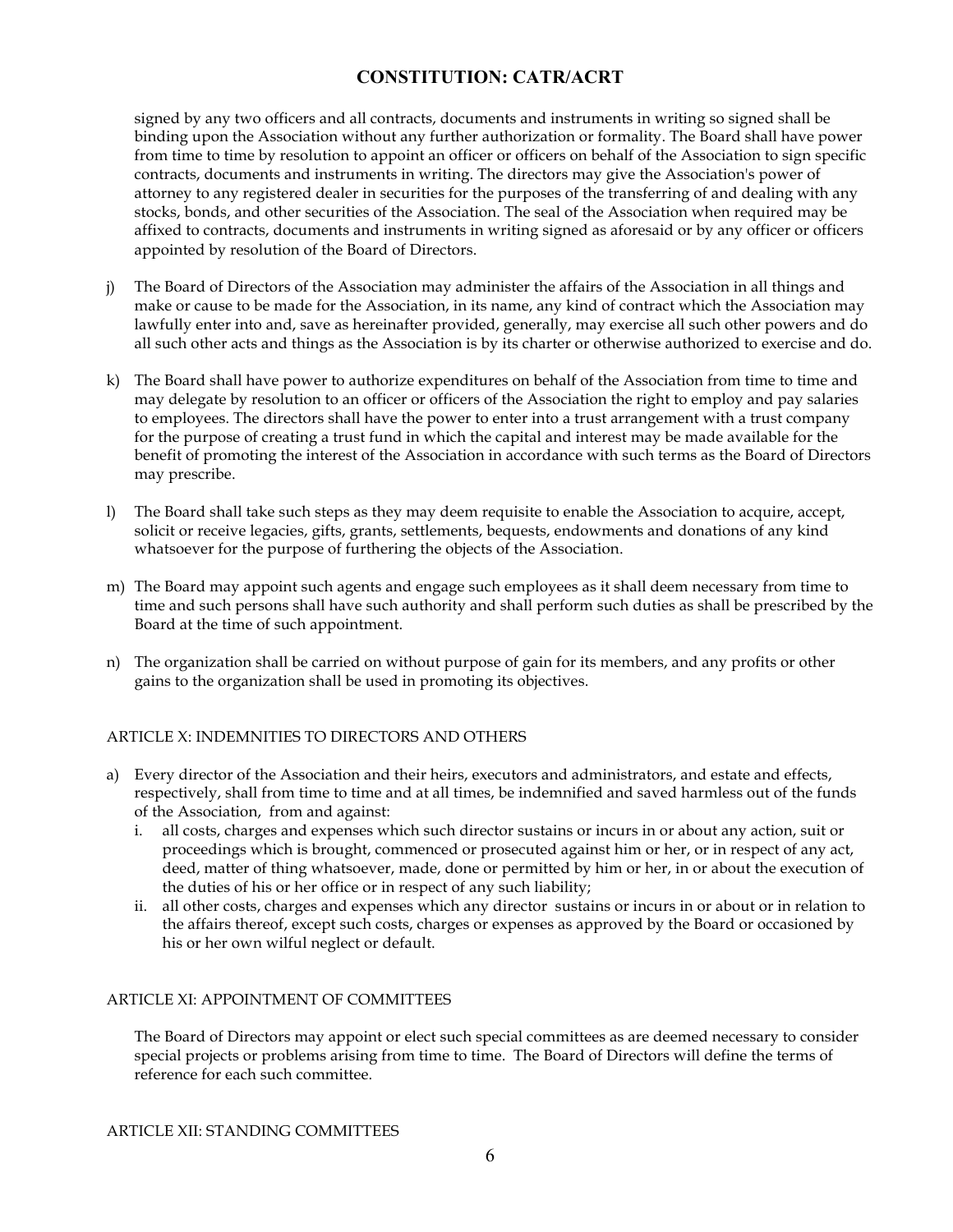- a) Scholarly Awards
	- i. The Board shall appoint a coordinator for the Scholarly Awards for a two-year renewable mandate. This person shall report to the Board and coordinate the activities of each award committee, including notifying the membership of the prizes each year, soliciting nominations from the membership, and ensuring the timely completion of award adjudication.
	- ii. The committees for the scholarly prizes (for example, the Richard Plant Essay Award, the Prix Jean-Cléo Godin, and the Ann Saddlemyer Book Award) shall be nominated by the Scholarly Awards Coordinator and approved by the Board for a one-year renewable term. Each committee will consist of three members, one of whom shall be named chair of that committee.
	- iii. The committees will review the appropriate journals, books, and online publications to select the recipients for the award.
	- iv. A committee member must withdraw from the committee if one of his or her works becomes a subject of adjudication. The Scholarly Awards Coordinator in collaboration with the Board shall appoint a replacement committee member.
	- v. Committee members must declare any conflict of interest.
- b) McCallum Scholarship
	- i. The Board shall appoint a committee of three members for the McCallum Scholarship each year for a one-year, renewable mandate. One member of this committee shall be appointed chair of the committee and a second the Secretary. The committee shall report to the Board and be responsible for notifying the membership of the scholarship each year, soliciting applications from the membership, ensuring the timely completion of scholarship adjudication, and soliciting donations to the scholarship fund.
	- ii. The committee will review the eligible applications to select the recipient or recipients for the scholarship.
	- iii. The committee members may not apply for a McCallum Scholarship.
	- iv. The amount of the scholarship shall be determined each year in consultation with the Association Treasurer and Board. It is understood that awards shall not incur costs against the principal amounts of the fund established for the scholarship.
- c) Lawrence Prize
	- i. The President of the Association or his or her designate shall act as chair of the Lawrence Prize. The Board of Directors or their designates shall act as the adjudication committee.
	- ii. The committee shall be responsible for notifying the membership of the prize each year, establishing protocols for adjudication, and ensuring the timely completion of prize adjudication.
	- iii. The amount of the prize shall be determined each year in consultation with the Association Treasurer and Board. It is understood that awards shall not incur costs against the principal amounts of the fund established for the prize.

## ARTICLE XIII: JOURNAL OF THE ASSOCIATION

*Theatre Research in Canada / Recherches théâtrales au Canada is* the adopted journal of CATR/ACRT.

- a) The President of the Association or his or her designate will sit on the Management Board of the journal.
- b) The President of the Association or his or her designate will be an ex-officio member of the Editorial Board of the journal.
- c) The Editor of the journal shall be appointed from the membership of the Association by the Management Board of the journal.
- d) The Association shall purchase at a special rate a single one-year journal subscription for each Association member who has paid dues for the publication year and a single one-year journal subscription for each Honorary Member who has requested a subscription.
- e) The special subscription rate shall be determined by agreement between the Board of Directors of the Association and the Management Board of the Journal.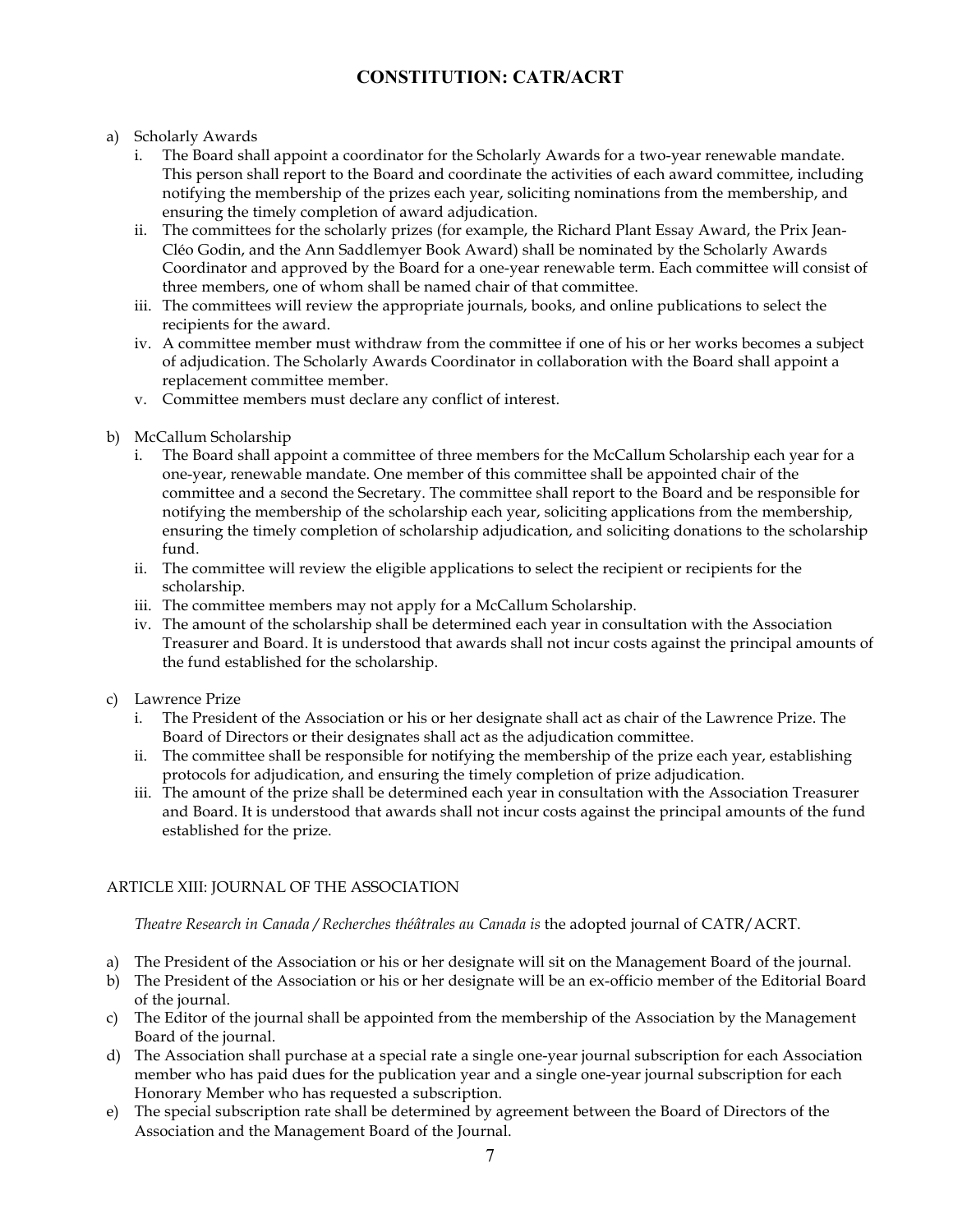- f) Other than the subscriptions, the Association assumes no financial obligations to the journal.
- g) In the event that the Management Board should decide to discontinue publishing the journal, it will immediately advise the President of the Association.

### ARTICLE XIV: ANNUAL REPORT

The Board of Directors shall cause an Annual Report to be circulated within six months following the AGM and it shall include the reports of the President, the Secretary, the Treasurer and the Auditor.

### ARTICLE XV: APPOINTMENT OF AN AUDITOR

The members shall, at each annual meeting, appoint an auditor to audit the accounts and annual financial statements of the Association for report to the members at the next annual meeting. The auditor shall hold office until the next annual meeting provided that the directors may fill any vacancy in the office of the auditor. The auditor may not be an officer or employee of the association without consent of all directors. The remuneration of the auditor shall be fixed by the Board.

### ARTICLE XVI: FISCAL YEAR

The Association shall have a fiscal year commencing January lst and expiring the end of December or as otherwise determined by the Board of Directors.

### ARTICLE XVII: INCORPORATION

The Association shall be incorporated as a non-profit organization.

## ARTICLE XVIII: AMENDMENT OF THE BY-LAWS OF THE ASSOCIATION

- a) The by-laws of the Association not embodied in the letters patent may be repealed or amended by by-law, or a new by-law relating to the requirements of subsection 155(2) of the Canada Associations Act, may be enacted by a majority of the directors at a meeting of the Board and sanctioned by an affirmative vote of at least two-thirds (2/3) of the membership at a general meeting duly called for the purpose of considering the said by-law, provided that the repeal or amendment of such by-laws shall not be enforced or acted upon until the approval of the Minister of Industry has been obtained. Any proposed amendments shall be circulated to the membership in writing via the Association newsletter and available on the Association website at least one month prior to the Annual General Meeting at which time such amendments shall be voted upon.
- b) Amendments to the Constitution may be proposed to the Board of Directors by any member if endorsed in writing by twenty percent (20%) of the membership.
- c) The Board of Directors may prescribe such rules and regulations not inconsistent with these by-laws relating to the management and operation of the Association as they deem expedient, provided that such rules and regulations shall have force and effect only until the next annual meeting of the members of the Association when they shall be confirmed, and failing such confirmation at such annual meeting of members, shall at and from that time cease to have any force and effect.

#### ARTICLE XIX: DISSOLUTION OF THE ASSOCIATION

a) The Association shall be dissolved by a two-thirds majority of the Board of Directors.